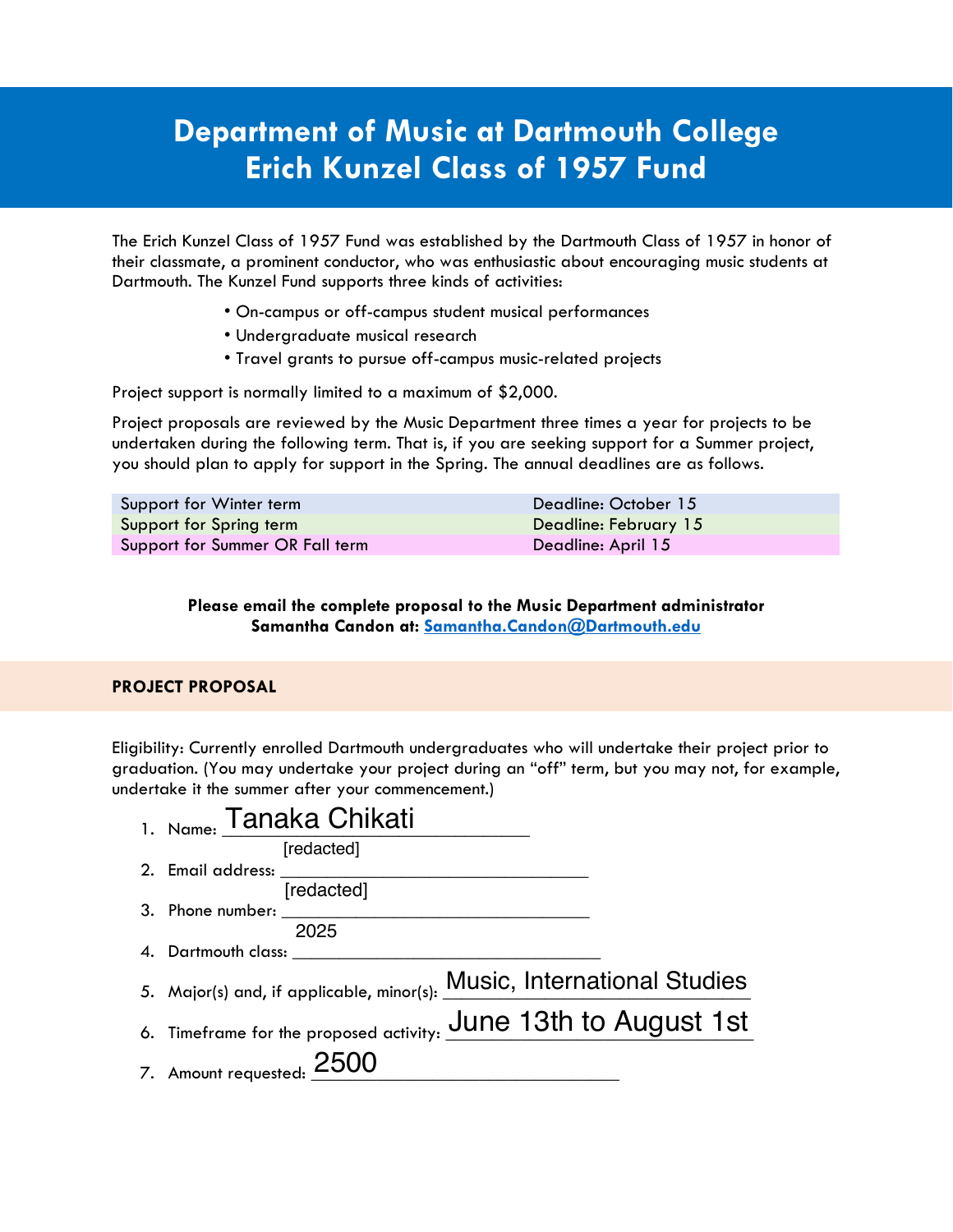8. Project description ( $\approx$  500 words): Describe the work you plan to undertake and explain how your project relates to other music-related activities in your life, whether or not connected to Dartmouth.

When I was 9 years old, I wanted to learn how to play the mbira dzaVadzimu. This instrument is integral to the Shona people, and has 24 keys. It is used in sacred ceremonies called "Mapira". During the ceremony we communicate with our ancestors and get guidance from them. My parents, worried about the strong ancestral ties that this instrument has, and how it puts people into trances, refused to allow me to play this mbira. We came to a compromise, and I started learning the Nyunganyunga mbira which has 15 keys and no ancestral ties. Now that I am older, I want to reclaim the knowledge that I was denied at a young age. I want to learn how to play the mbira dzaVadzimu.

This summer, I will learn how to make and play the mbira dzaVadzimu under the instruction of Irene Chigamba. Her family has been playing the mbira for generations and passing this knowledge down to others like Dr. Tanyaradzwa Tawengwa, a Princeton University alumna, and many other successful mbira players. The mbira realm is a male dominated space, from the mbira makers to the mbira players. As a woman, I hope to enter this realm and learn not only how to play the mbira but how to make it.

In my senior year of highschool, I attempted to make a mbira, but because of the pandemic, many complications arose and I could not complete the project. I am hoping to complete the dream I had, and make a mbira that I can proudly call my own.

When I was researching how to make a mbira, I realised that there is a lack of documentation of the process. The only book I found was made by someone who wasn't Shona. I would like to record the process of making a mbira and archive the process, so that we can expand the access to knowledge about how to make it. I would also like to record the mbira lessons so that I can teach other women who have an interest in this instrument. I intend to do research, increase my scholarship and keep Shona music alive.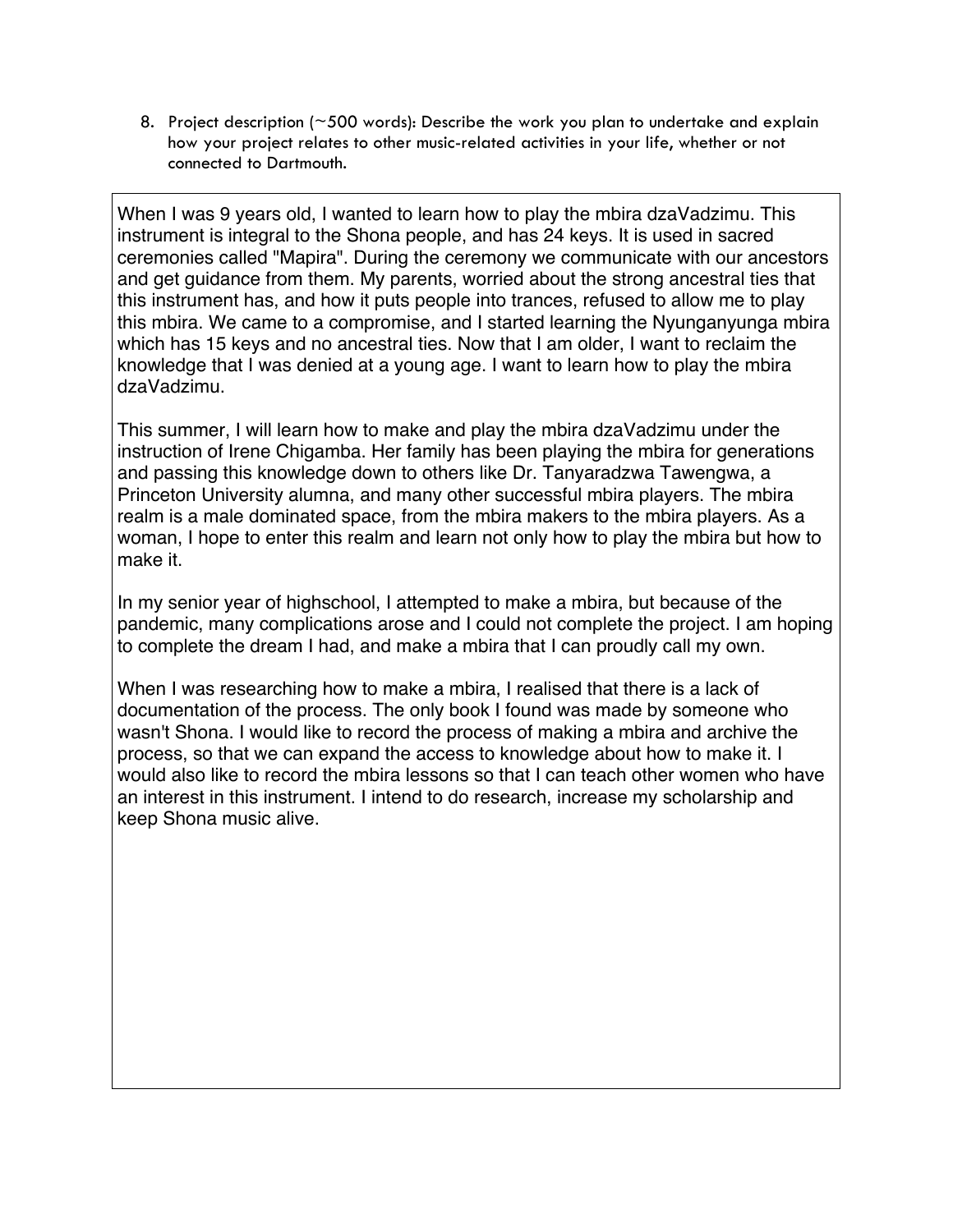9. Project preparation (~300 words): Describe any preparation you have undertaken or plan to undertake prior to the start of your project.

In my senior year of Highschool, I started making a mbira but I could not finish the project due to COVID complications. I also did some research on the mbira, which you can access here:

https://docs.google.com/document/d/1P52GcU8rE5vQwGCsp8K1OTQVPh1i3wTRRJc BoNY2zZI/edit?usp=sharing .

I intend to continue this research with Irene Chigamba over the summer.

In 2019, I worked at the National Institute of Allied Arts in Zimbabwe. I watched phenomenal mbira players perform, and I always wanted to learn how they were making the music that they were making.

I intend to create a website that can serve as an archive for the knowledge that I will acquire over the summer, and I am currently taking a CS class in order to familiarize myself with design.

10.List any coursework or extracurricular activities, whether or not in the Music Department, relevant to your project ( $\sim$ 300 words).

I took "Songwriting 1" with Professor Alvarez in the fall term. This class equipped me with the tools that I will use to write my own music. I wrote two songs with the Nyunganyunga mbira, and I hope to write more with the mbira dzaVadzimu. In the winter term, I took "Sonic Arts 1" with Professor Fure. This class equipped me with the skills to use Ableton as a digital audio workspace. I will be able to record mbira music, master, and release it, all thanks to this class. I also took "Noise" with Professor Alvarez. This class enabled me to explore the different ranges of my voice and find comfort in making weird sounds. Mbira music, in contrast to Western Music, includes many sounds such as shrieks, screams, and ululations. This class helped me appreciate those sounds, which I will make in the summer. I am part of the Coast Jazz ensemble under the instruction of Taylor Ho Barnum. I currently play the marimba, and I would love to add the mbira dzaVadzimu to the band, after my summer lessons.